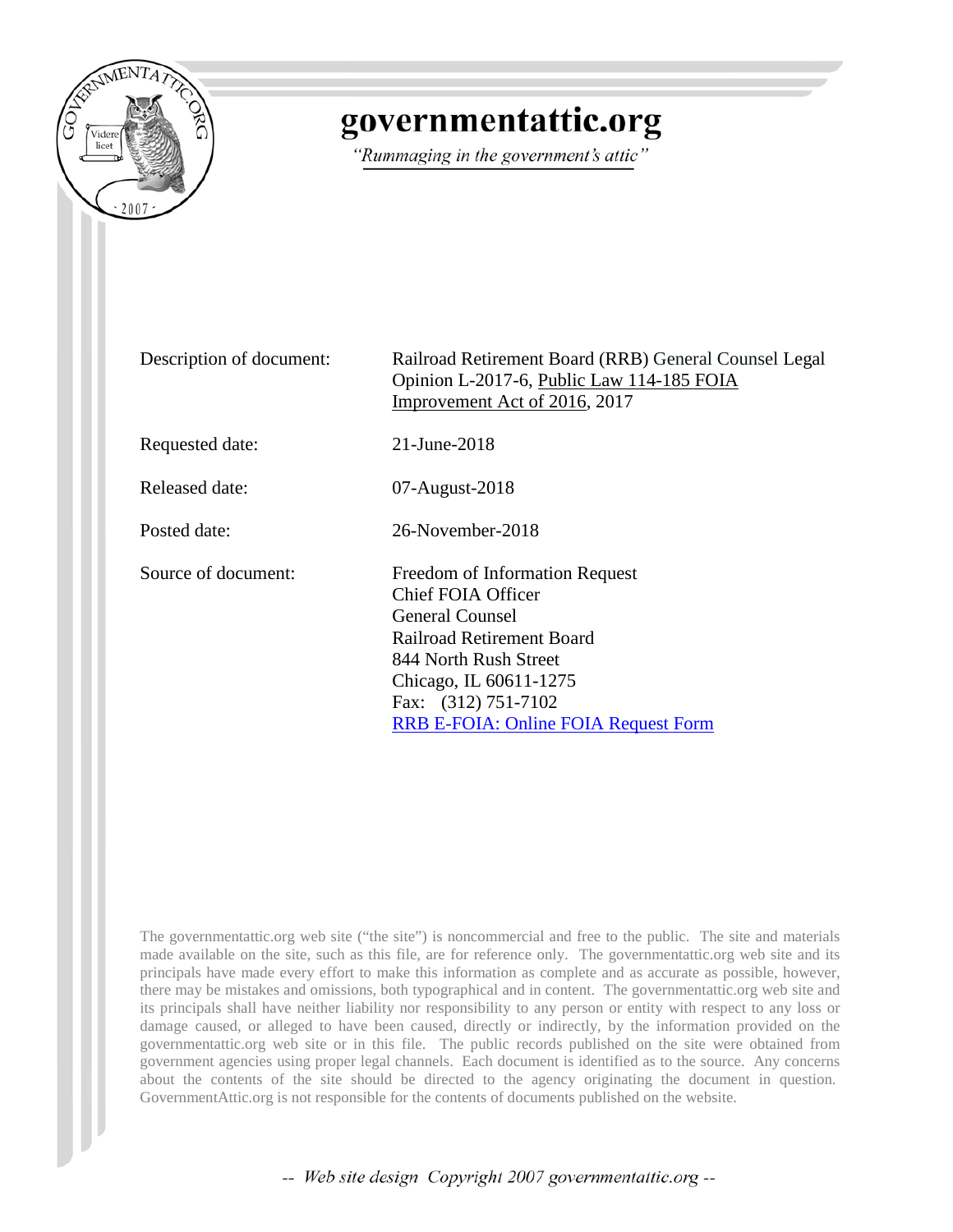

UNITED STATES OF AMERICA RAILROAD RETIREMENT BOARD 844 NORTH RUSH STREET CHICAGO, ILLINOIS 60611-1275

**GENERAL COUNSEL** 

**AUG O 7 2018** 

Re: Freedom of Information Act Request dated June 21, 2018

C. 18-2367

This is to response to your E-FOIA request dated June 21, 2018 to the Railroad Retirement Board (RRB) wherein you requested "A digital/electronic copy of each General Counsel legal opinion under each subcategory under each of these headings: DISCLOSURE OF INFORMAITON, FOIA and/or FREEDOM OF INFORMATION ACT." You limited your request to legal opinions since January 1, 2005. You made your request pursuant to the Freedom of Information Act (FOIA) through the National FOIA Portal.

As you are aware, the RRB is an independent agency in the executive branch of the United States Government which is charged with the administration of the Railroad Retirement Act  $(45 \text{ U.S.C. } § 231 \text{ et seq.})$  and the Railroad Unemployment Insurance Act (45 U.S.C.  $\S$  351 et seq.). The Railroad Retirement Act replaces the Social Security Act with respect to employment in the railroad industry.

In 2014, a major research and preservation project began. The RRB's Office of General Counsel partnered with a private document preservation firm (National Business Systems, Inc. (NBS), to scan every legal opinion issued by the General Counsel and to create an online text-searchable database of all the Legal Opinions and Board Coverage Decisions. The Library contains over 80 years of Legal Opinions issued by the Office of General Counsel and its predecessor the Bureau of Law since the RRB's founding in 1935. You may access the Library by visiting the RRB's website at www.rrb.gov and clicking on Resources, Legal Information,

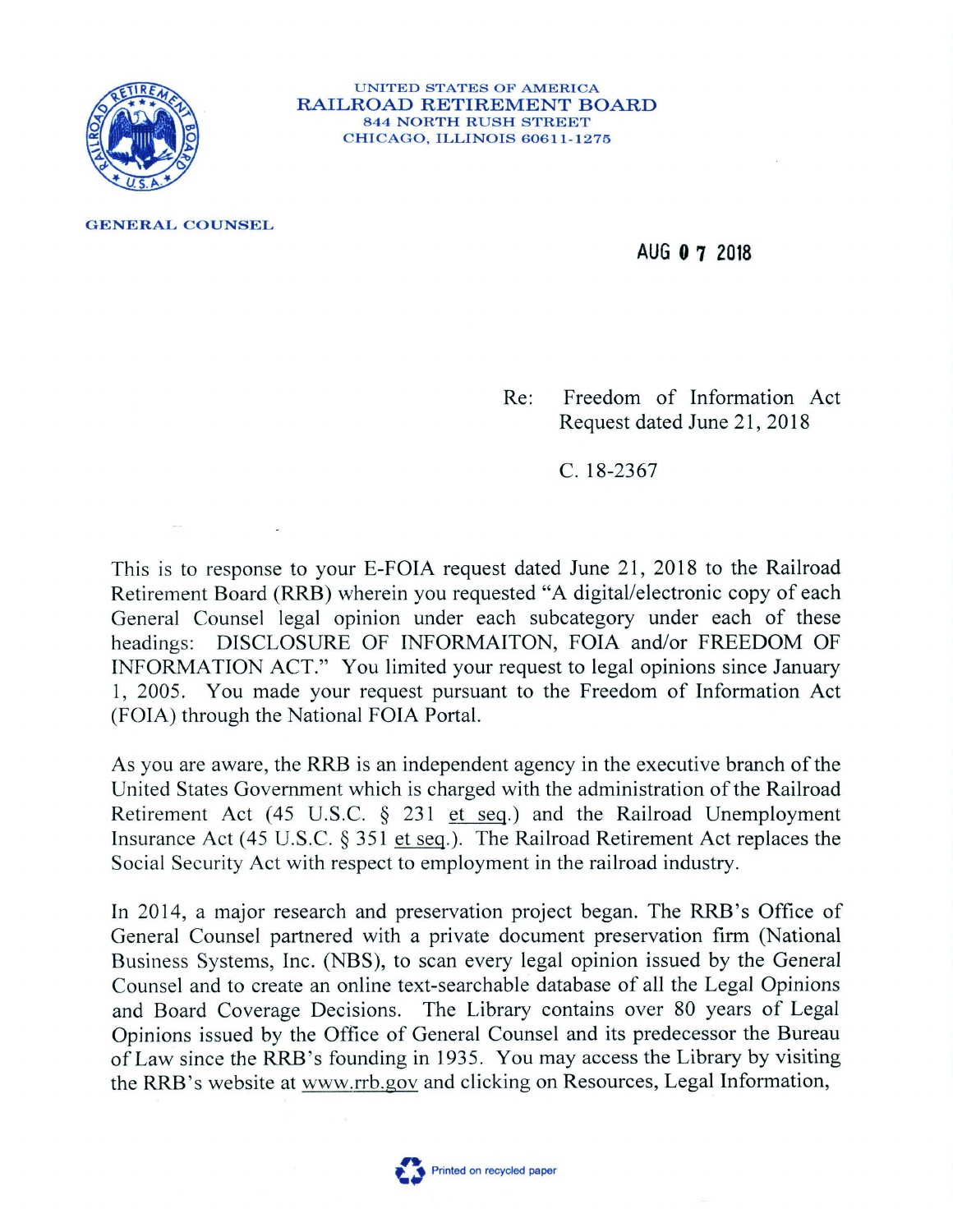and **RRB** Legal Opinion Database. You may then search the database using select search terms.

The General Counsel has issued legal opinions on topics covering all aspects of the Railroad Retirement Act **(RRA)** ( 45 U.S.C. § 231 et. seq.) and the Railroad Unemployment Insurance Act (RUIA) (45 U.S.C. § 351 et. seq.) and the attendant Federal Regulations promulgated by the RRB (20 CFR Parts  $200 - 375$ ). Legal Opinions have been released by the General Counsel in every year, starting in 1935; however this database remains under construction. Currently, all legal opinions through calendar year 2013 are available through the online database. We recently shipped original copies of the RRB's legal opinions for the period 2014 to the present to NBS for digital scanning and preservation. We anticipate that those legal opinions will be available on the online database in approximately 60 days or possibly sometime sooner.

Since a portion of your request is for information which that RRB has proactively disclosed on its website, i.e. legal opinions through calendar year 2013, we are unable to provide you with the digital/electronic copies of the legal opinions you are seeking for this period. However, a search of all legal opinions issued for the period 2014 through the present located one legal opinion concerning the FOIA. Accordingly, please find enclosed a copy of Legal Opinion L-2017-6, *"Public Law 114-185 FOIA Improvement Act of 2016,"* which is responsive to your request.

You may contact our FOIA Public Liaison, Marguerite P. Dadabo, Assistant General Counsel, at (312) 751-4945, for any further assistance and to discuss any aspect of your request. Additionally, you may contact the office of Government Information Services (OGIS) at the National Archives and Records Administration (NARA) to inquire about the FOIA mediation services they offer. The contact information for OGIS is as follows: Office of Government Information Services, National Archives and Records Administration, 8601 Adelphi Road - **OGIS,**  College Park, Maryland 20740-6001; email at ogis@nara.gov; telephone at 202- 741-5770; toll free at 1-877-684-6448; or facsimile at 202-741-5769.

## Appeal Rights.

If you are not satisfied with the response to this request, you may administratively appeal by writing to the Secretary to the Board, Railroad Retirement Board, 844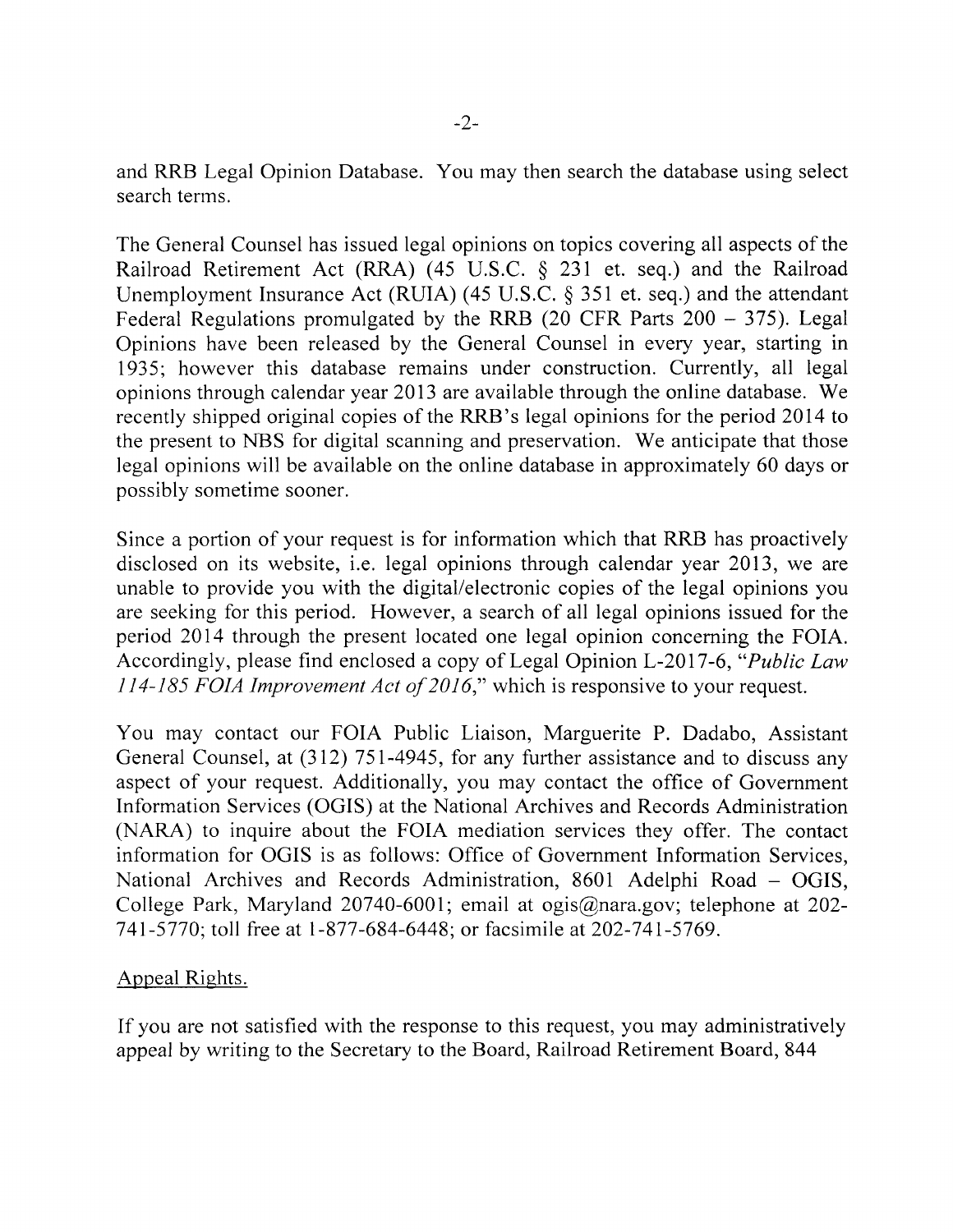North Rush Street, Chicago, Illinois 60611-2092, within 90 days following receipt of this letter. A letter of appeal must include reference to, or a copy of, this letter.

I trust that this information is helpful.

Sincerely,

auch M. Kocm

Ana M. Kocur General Counsel

Enclosure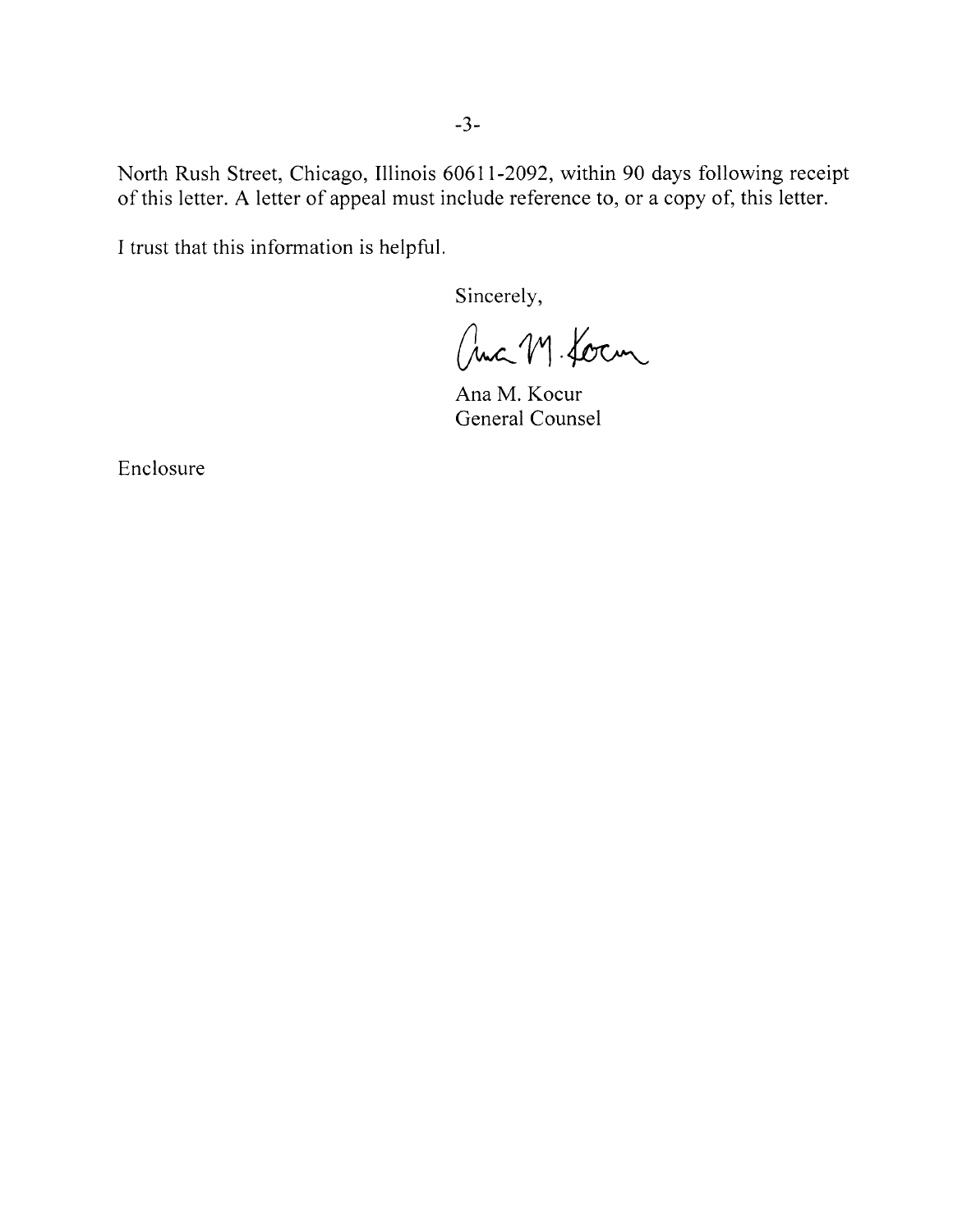

**SUBJECT** : Public Law 114-185 FOIA Improvement Act of 2016

On June 30, 2016, the FOIA Improvement Act of 2016 (FOIA 2016) was signed into law.<sup>1</sup> It modifies the original Freedom of Information Act and its most recent Amendment, the OPEN FOIA Act of 2009.<sup>2</sup> The original Freedom of Information Act was enacted in 1966 and is meant to provide the public with access to federal government information.<sup>3</sup> The right to access is limited when the requested information falls within the scope of nine exemptions established by the Jaw.

This memorandum addresses the openness of government initiative, electronic accessibility of records, and other key changes incorporated into the amendment.

The concept of openness is embodied in a Memorandum by former Attorney General Eric Holder which instructed agencies to preemptively disclose information prior to a public request, partially disclose those portions of a record which do not fit an exemption, and not to withhold information because it falls within the strict legal parameters of an exemption.<sup>4</sup> The memorandum further stated that "the Department of Justice will defend the denial of a FOIA request only if ( 1) the agency reasonably foresees that disclosure would harm an interest protected by one of the statutory exemptions or (2) the disclosure is prohibited by law. The edicts expressed in the Attorney General's memorandum are now codified in FOIA 2016.

<sup>1</sup> Pub. L. 114-185.

<sup>2</sup>Pub. L. 111-83. 3 5 u.s.c. 522.

<sup>4</sup>Department of Justice, *Office of the Attorney General, Memorandum for Heads of Executive Departments and*  Agencies: The Freedom of Information Act (FOIA), (Mar. 19, 2009).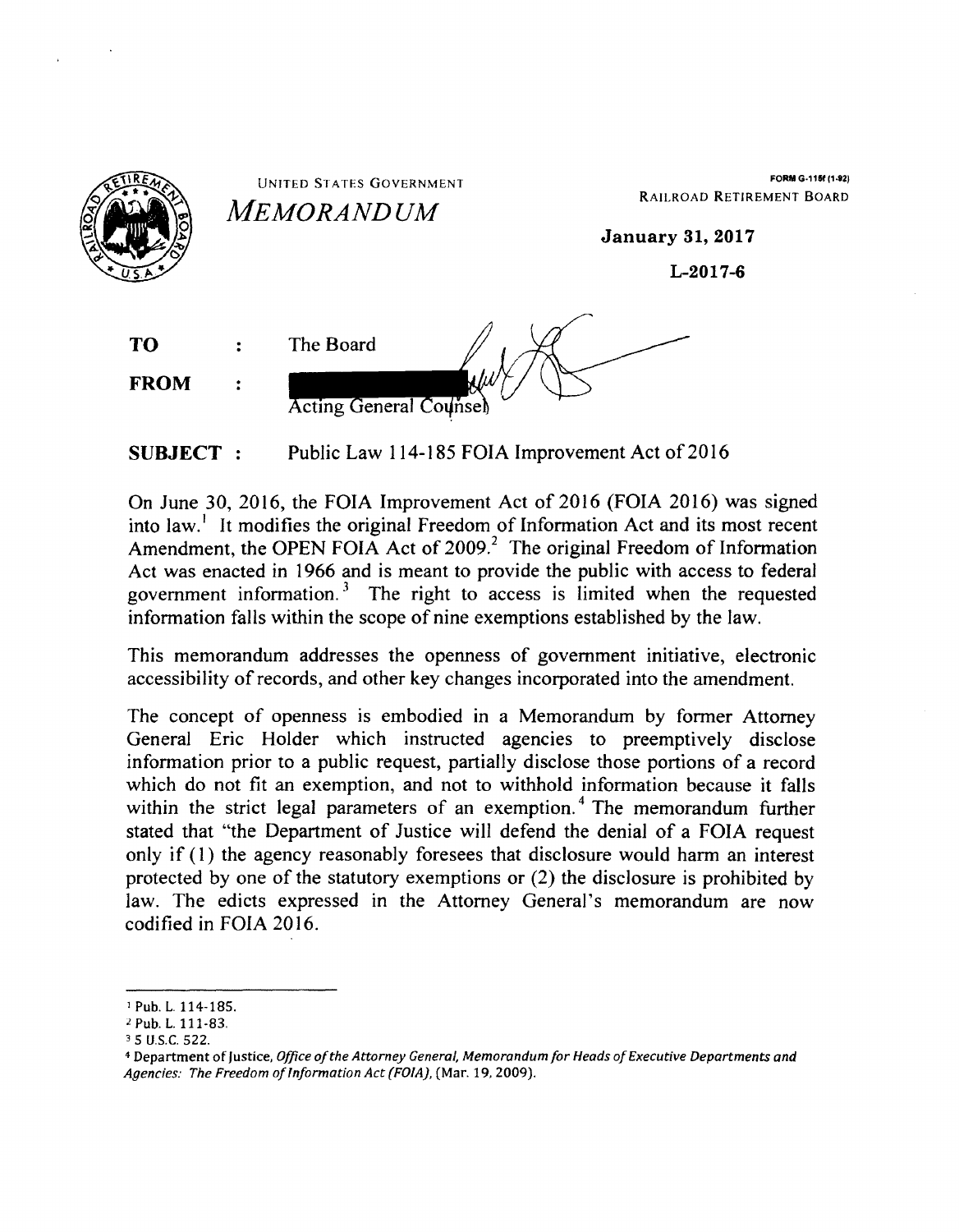## I. **Presumption of Openness**

#### Disclosure requirements

FOIA 2016 establishes standards by which the Board makes determinations on the withholding or disclosure of information. Many of these standards have already been implemented in our FOIA decision-making process. However, since they have now been codified into law it is necessary that we reexamine FOIA 2016 language to ensure full compliance.

FOIA 2016 provides that agencies "shall withhold information" under the FOIA "only if the agency reasonably foresees that disclosure would harm an interest protected by an exemption" or "disclosure is prohibited by law." This provision requires the Board to release requested information unless an exemption applies, there is a legal prohibition, or we can realistically anticipate harm in making the disclosure.

Additionally, agencies shall "consider whether partial disclosure of information is possible whenever the agency determines that a full disclosure of a requested record is not possible." Also, agencies shall "take reasonable steps necessary to segregate and release nonexempt information." These provisions discourage the blanket denial of a request when only a portion of the record is subject to exemption or other legal protection. However, it also does not require disclosure of information "that is otherwise prohibited from disclosure by law, or otherwise exempted from disclosure under Exemption 3." Exemption 3 relates to matters specifically excepted from disclosure by statutes other than FOIA.

The Board is now required to "make available for public inspection in an electronic format," records "that have been requested 3 or more times." These provisions would result in preemptive disclosure of non-exempt records and ensures that information released to one party is equally available to all requesting parties. The requirement also serves to increase proactive disclosure of frequently requested records.

FOIA 2016 has applied the concept of openness to the deliberative process privilege. FOIA Exemption 5 no longer applies to "records created 25 years or more before the date on which the records were requested." As such the Board must release any inter or intra-agency memoranda or letters subject to the deliberative process privilege which were created 25 years or earlier from the date of the FOIA inquiry.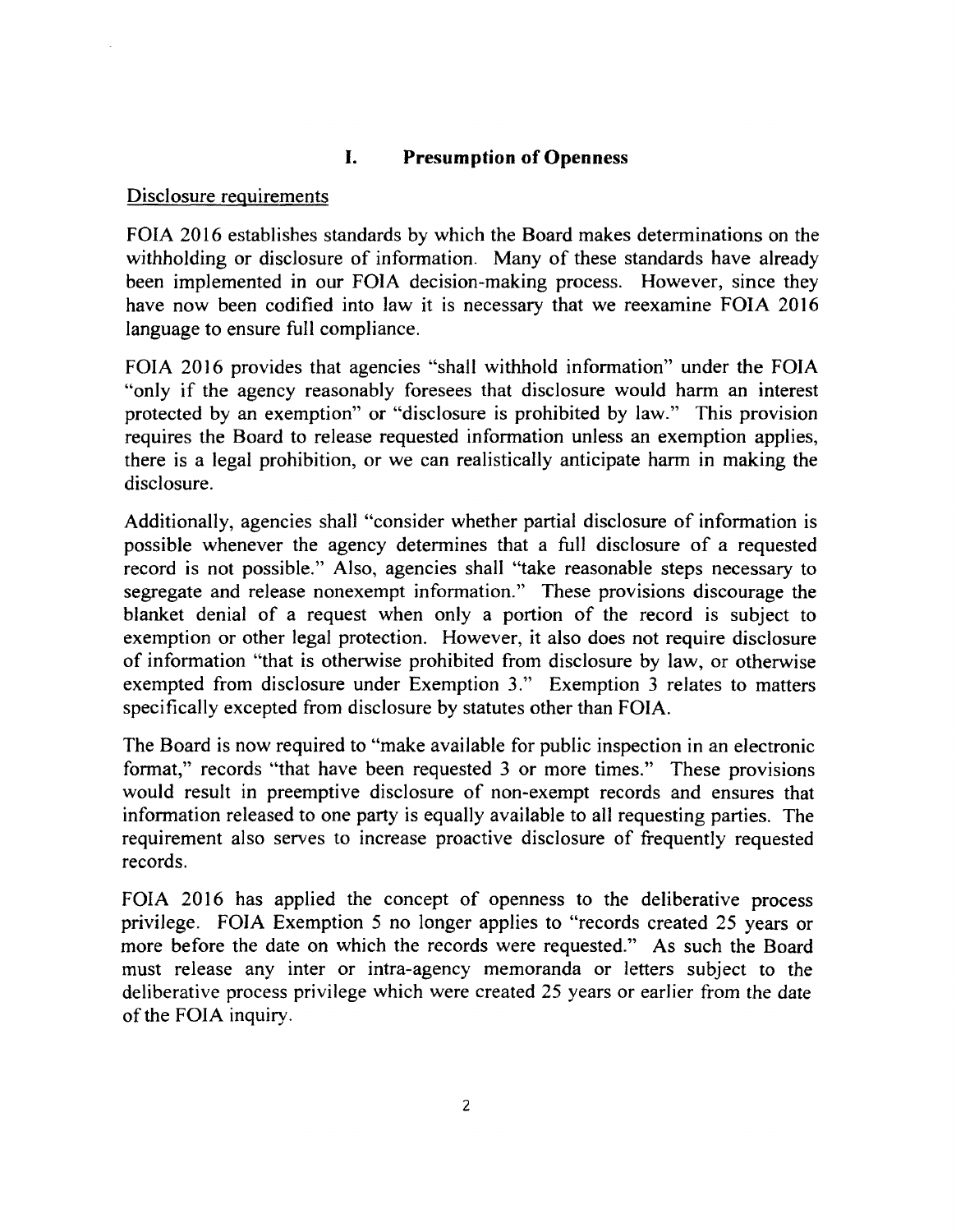# **II. FOIA Administration**

## Electronic Access to Records

The Board is required to make RRB Annual FOIA Reports "available for public inspection in an electronic format" and "make the raw statistical data used in each report available in a timely manner for public inspection in an electronic format." This provision also imposes the requirement RRB FOIA electronic reports be in searchable format.

FOIA 2016 directs the Office of Management and Budget (0MB) to establish an online request portal for FOIA requests across the federal government. This portal would be in addition to any already established within Agencies. It provides requesters with additional avenues for filing and monitoring FOIA requests. 0MB will be responsible for setting interoperability standards between the consolidated portal and agency case management systems.

## Response letters

When a determination is made on a FOIA request, we must include the following information in our notification to the requester:

- "the right of such person to seek assistance from the FOIA Public Liaison of the agency," and in the case of an adverse determination:
- the right to appeal within a period of "not less than 90 days from the date of the adverse termination," and
- "the right of such person to seek dispute resolution services from the FOIA Public Liaison or OGIS" (Office of Government Information Services).

## Fees

Agency administration of FOIA-related fees has been a subject of considerable debate in recent years. The issue has received attention from the FOIA Advisory Committee, which established a Fees Subcommittee to address the matter. FOIA 2016 retained the fee structure applicable to FOIA requests but codified several recommendations of this committee.

In the event that the Board misses a deadline for complying with a FOIA request, we are prohibited from charging a fee for providing records unless "unusual'' circumstances apply and timely written notice has been provided to the requester.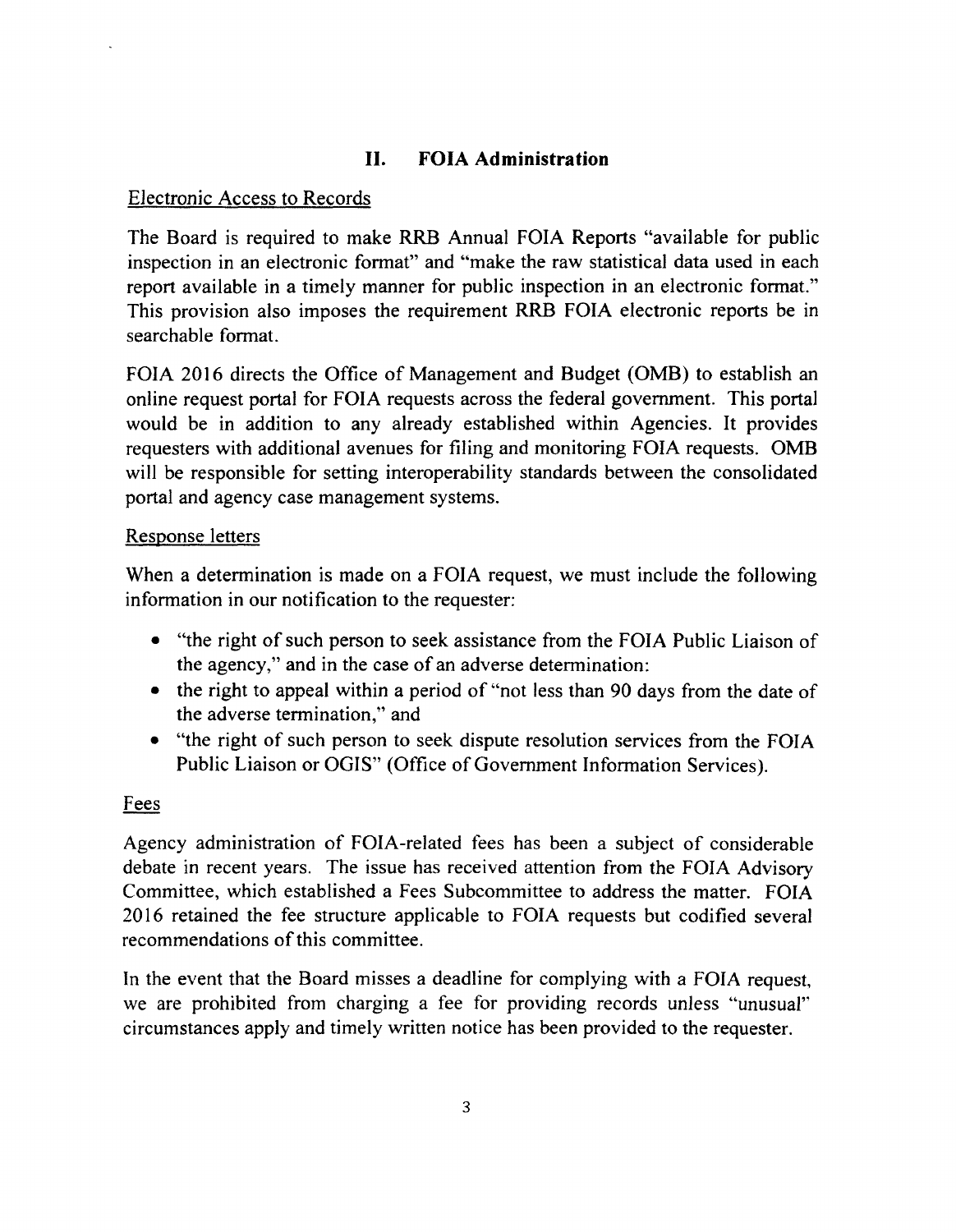"Unusual circumstances" are defined as: (I) "the need to search for and collect the requested records from field facilities or other establishments that are separate from the office processing the request," (2) "the need to search for, collect, and appropriately examine a voluminous amount of separate and distinct records which are demanded in a single request," and (3) "the need for consultation, which shall be conducted with all practicable speed, with another agency having a substantial interest in the determination of the request or among two or more components of the agency having substantial subject matter interest therein." 5 U.S.C.  $\delta$  $552(a)(6)(B)(iii)$ .

## III. **New Roles and Responsibilities**

#### FOIA Officers

There are now additional duties and responsibilities assigned to an agency Chief FOIA Officer, who is now required to "offer training to agency staff regarding their [FOIA] responsibilities," and "serve as the primary liaison with OGIS and the Office of Information Policy." The Chief FOIA Officer is also required to "review, not less frequently than annually, all aspects" of the RRB's administration of FOIA "to ensure compliance" with its requirements.

The following topics are to be included in the review:

- Agency regulations;
- Disclosure of records under the proactive disclosure provision and the foreseeable harm standard;
- Assessment of fees and fee waivers;
- Timely processing of requests;
- Use of exemptions; and
- Dispute resolution services with the Office of Government Information Services or the FOIA Public Liaison.

## Chief FOIA Officer Council

FOIA 2016 creates a new Chief FOIA Officer Council which will serve as a forum for coJiaboration across agencies and with the requester community. The Chief